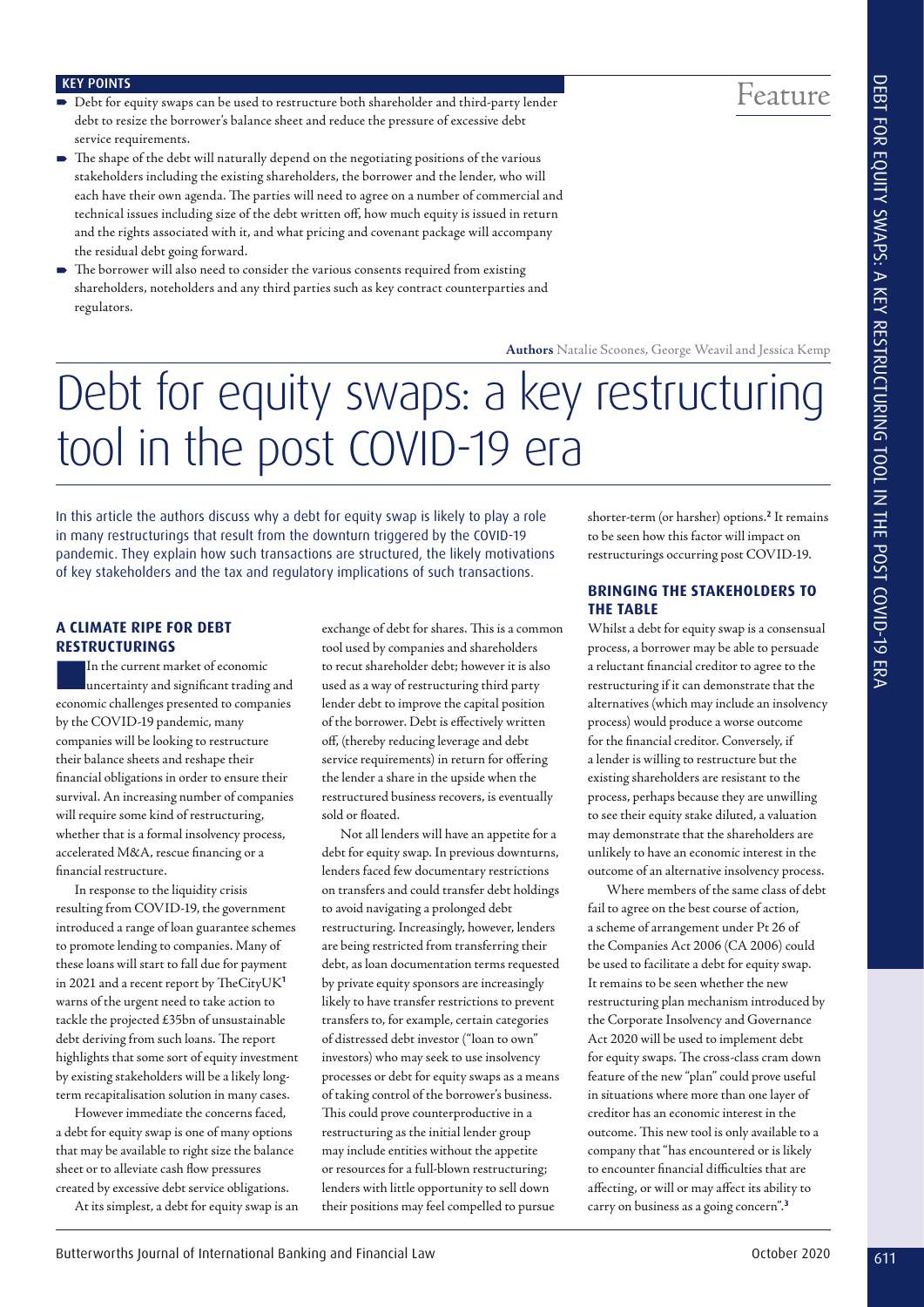# Feature

Whilst most companies that need to implement a debt of equity swap will be distressed to some extent, it is currently untested as to what level of financial difficulty this condition requires.

#### **KEY COMMERCIAL ISSUES**

The fundamental commercial issues will be:

- $\rightarrow$  how much and which tranche(s) of debt will be converted to equity. This is primarily determined by the (often differing) views of how much debt the business can sustain going forward; and
- $\rightarrow$  the class and number of shares to be issued in exchange.

There are a number of other commercial and technical issues on which the stakeholders, each with their own agenda, will need to reach agreement.

### **WHAT WILL THE NEW EQUITY LOOK LIKE?**

Most aspects of the new capital structure will depend on, amongst other things, the respective negotiating positions of the parties (in particular arising from the level of financial distress the company is facing, time pressures and the value break), the nature of the debt and the extent to which it needs to be converted. Some of the key aspects that the parties will need to agree are as follows:

#### **In which company will the shares be held?**

This question is likely to arise where the borrower was previously acquired pursuant to a leveraged acquisition finance transaction involving a stack of holding companies incorporated for the purposes of the acquisition. On a typical triple newco acquisition structure the borrower sits further down the capital structure such that to issue shares in the borrower directly to the lender will compromise that structure, causing de-grouping and other issues. In such cases it is customary for the shares to be issued by the borrower and then "flipped up" by way of share for share exchange so that the lender ultimately holds shares in the parent company alongside the existing investors. This will generally necessitate amendments

to any investment agreement and the parent company's articles of association.

## **What percentage of the overall shareholding will the lender take?**

This will depend on how large a proportion of the debt will be converted; however lenders generally want the ability to exert as much control as possible, and maximise their return from an anti-embarrassment perspective. They may seek a larger than 50% stake, which will enable them to push through or block ordinary resolutions of the company. However, a stake of this size is likely to require consolidation in a lender's accounts and consequently most lenders will take a lower initial percentage and instead require enhanced voting/veto rights to be afforded to their shares to enable them to exercise the requisite control.

### **What type of shares will be issued?**

Lenders may seek a mixture of ordinary shares and preference shares. However, shares which do not constitute "ordinary share capital" for tax purposes may trigger adverse tax consequences for the borrower. If the preference shares are redeemable, the parties will need to agree the circumstances in which they are redeemable (eg a change of control, a sale of all or substantially all of the business). Lenders may also require warrants to subscribe for further ordinary shares in the company, exercisable upon a change of control or other triggers (for example in exchange for additional financial support) and which (when exercised) increase the lenders' stake. The parties may agree that such warrants will lapse if, for example, a certain proportion of the preference shares are redeemed within a certain period. **EXAMELE SE SE EXAMELE SE ENCORE DE CONFERENCE EN CONFERENCE EN CONFERENCE EN CONFERENCE EN CONFERENCE EN CONFERENCE EN CONFERENCE EN CONFERENCE EN CONFERENCE EN CONFERENCE EN CONFERENCE EN CONFERENCE EN CONFERENCE EN CO** 

#### **What rights will attach to the shares?**

 **Income rights**: A lender is likely to require that its shares produce dividends, although dividend rights may be suspended, for example, following a default under the banking documents. If the lender holds warrants, it may require that, on an exit, it is paid an

amount equal to any dividends which would have been received had it exercised its warrants on day one.

- **Director/observer rights**: A lender may ask for the right to appoint a director (depending on the financial position of the company such a position will involve an inherent level of risk) or an observer to the board of the issuer. They may require that the articles of association of each such company be amended such that board meetings are not quorate unless the nominee director attends. If, in the case of a public company, a lender seeks to appoint a nominee to one or more of the committees of the board, corporate governance issues will need to be scrutinised.
- **Veto/information rights**: If a lender has accepted a lower shareholding to avoid consolidation, it may require veto rights to enable it to exercise the requisite level of control. These will generally extend beyond those rights it has under the banking documents, and may cover the appointment and removal of directors, disposals or acquisitions of assets, establishment or variation of any management incentive or pension scheme, the alteration of accounting policies, settling litigation, approval of budgets or business plans and the right to appoint investigating accountants at any time. Some or all of these rights may lapse upon a redemption of all (or a proportion) of the preference shares.
- **Swamping rights**: A lender may also seek "swamping rights", whereby its voting rights are enhanced so that it controls the company in circumstances of financial distress (for example where the company has defaulted under the banking documents or the company's headroom under its financial covenants has been eroded beyond a certain level).
- **Transferability**: Given the significant rights from which the lenders' shares are likely to benefit, borrowers will be keen to ensure that any transfer of the lender's shareholding is subject to its prior consent. In practice, this is likely to be an area of close negotiation.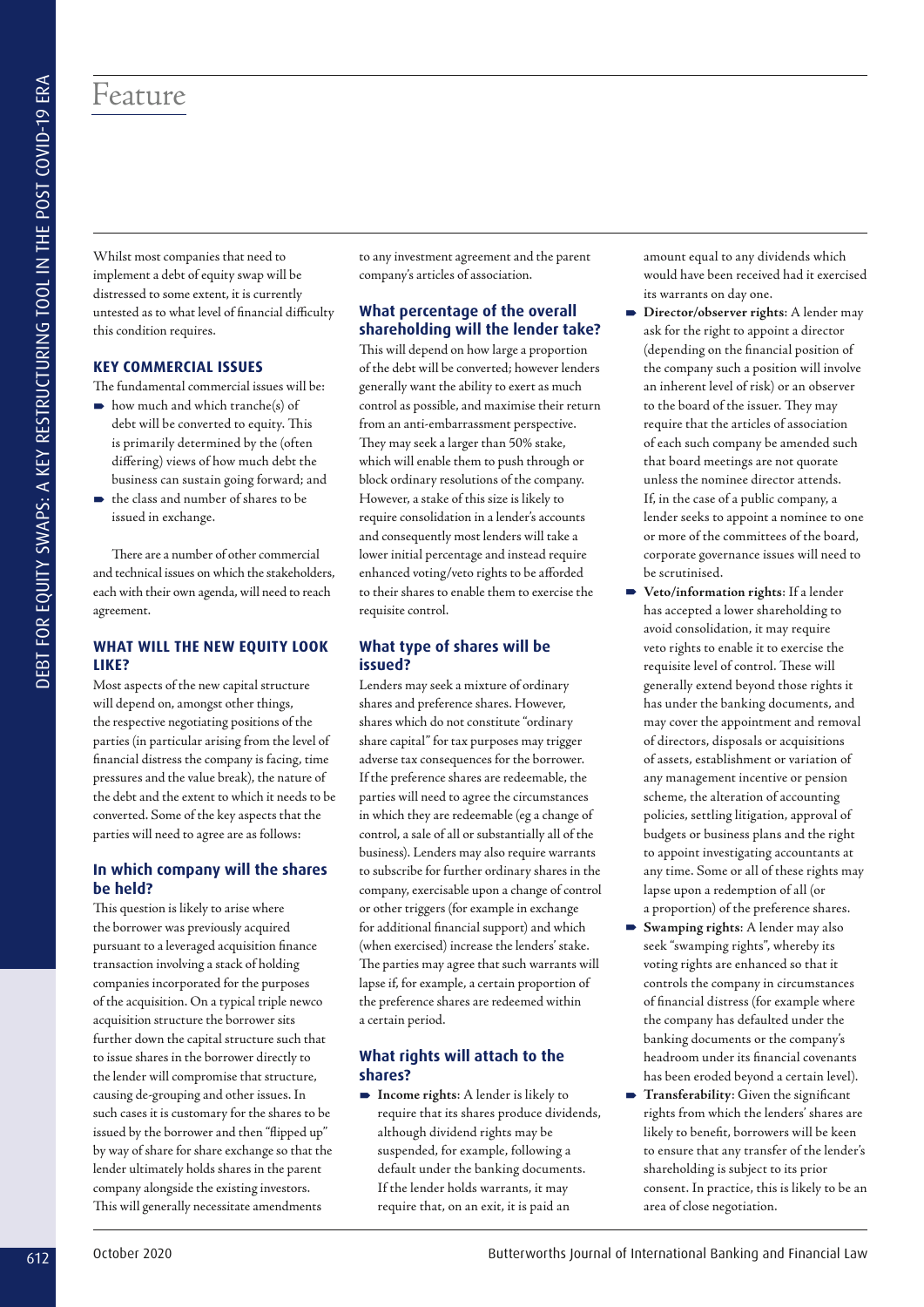A compromise may be that certain of the rights (for example, veto and information rights) could fall away if the shares (or a proportion thereof) are transferred outside of the lender group.

 **Other rights**: These may include tag/ drag rights (which will enable the lenders to either participate in any proposed sale by other shareholders or force other shareholders to sell their shares on a sale by the lenders – although this would be very unusual in a public company context) or priority on a winding-up of the company.

# **DILUTION AND OTHER CHANGES TO THE CAPITAL STRUCTURE**

Consideration will need to be given to the dilutive effect of the new shares and the impact of other changes being made to the capital structure to accommodate it. It will also be important to follow proper processes for such changes under the existing equity documents as a matter of company law. The key issues to consider include:

- **Pre-emption/"catch-up" rights**: Do the existing shareholders benefit from pre-emption rights (whether statutory or contractual) or "catch-up" rights which would need to be disapplied? If preemption rights do apply, what impact will the procedural requirements under the constitutional documents and the CA 2006 have on timing?
- **Class consents**: Is it necessary to make changes to the rights attaching to any existing classes of shares in order to accommodate the new shares within the capital structure? If so, are any class consents required and can they be obtained? Whatever the consent threshold, it should be considered whether it is possible to obtain consent from 85% of affected classes to prevent the risk of subsequent challenge under s 633 of the CA 2006 (s 633 Challenge).
- **Authority to allot**: Do the directors have the requisite authority to allot new shares under s 551 of the CA 2006? The allotment of shares may be covered by a pre-existing authority in the articles or agreed to by the shareholders under

a previous resolution, but an ordinary resolution will be required if there is insufficient headroom under such authority or if it has expired (noting the five year maximum period for such authority under s 551 of the CA 2006).

- **Minority challenge**: Minority shareholders may be able to bring an unfair prejudice claim under s 994 of the CA 2006 if they can demonstrate that the changes to the capital structure are unfairly prejudicial to their interests. Alternatively, if class consent is required in respect of any existing class of shares, the holders of 15% or more of that class may be able to seek to reverse the changes by way of a s 633 Challenge. Given the circumstances in which debt for equity swaps are typically carried out (where the value of the business breaks in the debt and there is no value in the equity), the risk of successful challenge is often low and the likely consequences of a successful unfair prejudice claim are often acceptable (the most likely remedy often being the compulsory purchase of the claimant's shares for market value) but the risk of challenge should always be carefully considered taking into account the specific nature of the restructuring and shareholders involved. From the state of the spectra state of the spectra state of the spectra state of the spectra state of the spectra state of the spectra state of the spectra state of the spectra state of the spectra state of the spectra st
	- **Differential treatment***:* Are existing shareholders able to influence the structure of the transaction by virtue of controlling any required consents or approvals? If so, will it be necessary to treat the share class(es) held by them more favourably than others? This should be confirmed as early as possible in the process and factored into any analysis regarding the risk of minority challenge (which may be increased as a result). The existing equity documentation will need to be considered carefully to ascertain whether they allow for such differential treatment.

# **How will any existing loan notes be treated?**

Shareholder debt would ordinarily be structurally and contractually subordinated to a lender's debt. However, following a debt for equity swap, existing shareholder debt would (if not otherwise dealt with) rank ahead of the lender's equity. Lenders will almost certainly require that any existing shareholder debt is written off or converted into equity (a capitalisation may be required for tax purposes). If there are investor or manager loan notes in the structure, the terms of such loan note instruments, and any investment agreement will need to be examined to ascertain what noteholder resolutions or consents will be required and how these will be obtained. Care should be taken to minimise the risk of any oppression of the minority type claims by noteholders, particularly if there will be differential treatment between, for example, investor and management loan notes.

# **Will the management incentive package need to be revised?**

Consideration will need to be given to how management incentives are preserved, as management's shares are likely to be diluted as a result of the debt for equity swap. Once the percentage of shares available to management under the incentivisation scheme has been agreed, the basis on which awards will be made (for example, will awards be subject to leaver provisions and/or performance criteria) and the level of lender approval required (if any) may need to be revised.

## **RESTRUCTURING THE RESIDUAL DEBT**

Once the quantum of the resized debt has been agreed, the terms that apply to the remaining debt may need to be amended. Revised terms will reflect the equity package offered to the lenders, and borrowers should consider the following issues:

- **Fees and pricing:** What is the price of doing the deal? The lenders are likely to charge a restructuring/refinancing fee as part of the overall package. They may also require an increase to the interest rate margin.
- **Guarantees and security**: The lenders may require additional guarantees or security, particularly where the finance documents are being heavily amended.
- **Existing shareholder investment**: Will the existing shareholder also be required